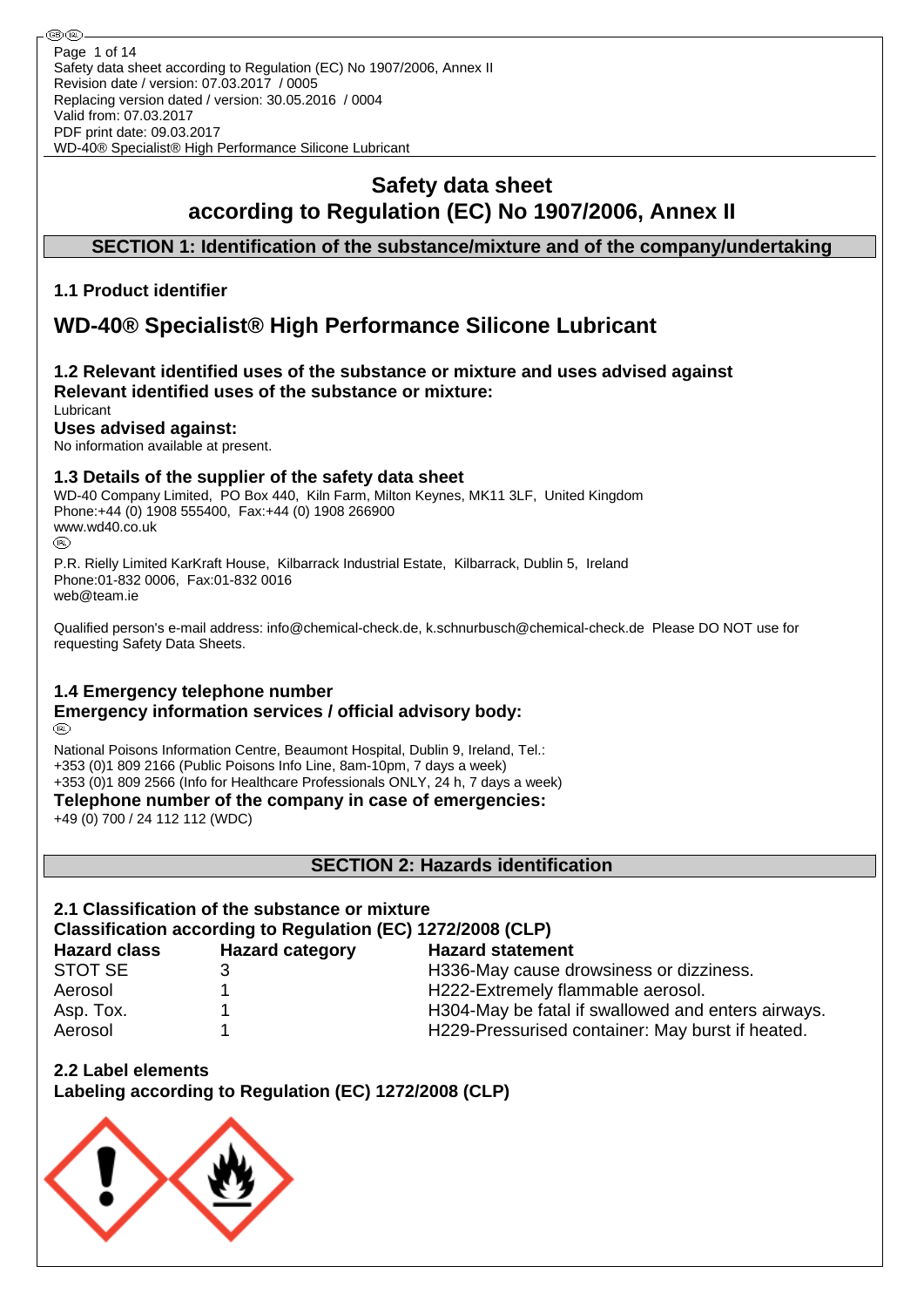### Danger

H336-May cause drowsiness or dizziness. H222-Extremely flammable aerosol. H229-Pressurised container: May burst if heated.

P101-If medical advice is needed, have product container or label at hand. P102-Keep out of reach of children. P210-Keep away from heat, hot surfaces, sparks, open flames and other ignition sources. No smoking. P211-Do not spray on an open flame or other ignition source. P251-Do not pierce or burn, even after use. P261-Avoid breathing vapours or spray. P271- Use only outdoors or in a well-ventilated area.

P312-Call a POISON CENTRE / doctor if you feel unwell.

P405-Store locked up. P410+P412-Protect from sunlight. Do not expose to temperatures exceeding 50 °C. P501-Dispose of contents / container to special waste collection point.

EUH066-Repeated exposure may cause skin dryness or cracking.

Without adequate ventilation, formation of explosive mixtures may be possible. Hydrocarbons, C9-C11, n-alkanes, isoalkanes, cyclics, < 2% aromatics Distillates (petroleum), hydrotreated light White mineral oil (Natural oil)

#### **2.3 Other hazards**

The mixture does not contain any vPvB substance (vPvB = very persistent, very bioaccumulative) or is not included under XIII of the regulation (EC) 1907/2006 (< 0,1 %).

The mixture does not contain any PBT substance (PBT = persistent, bioaccumulative, toxic) or is not included under XIII of the regulation (EC) 1907/2006 (< 0,1 %).

## **SECTION 3: Composition/information on ingredients**

Aerosol

#### **3.1 Substance**

n.a.

| 3.2 Mixture                                                 |                               |
|-------------------------------------------------------------|-------------------------------|
| Hydrocarbons, C9-C11, n-alkanes, isoalkanes, cyclics, < 2%  |                               |
| aromatics                                                   |                               |
| <b>Registration number (REACH)</b>                          | 01-2119463258-33-XXXX         |
| <b>Index</b>                                                | $---$                         |
| <b>EINECS, ELINCS, NLP</b>                                  | 919-857-5 (REACH-IT List-No.) |
| <b>CAS</b>                                                  | $---$                         |
| content %                                                   | 40-60                         |
| Classification according to Regulation (EC) 1272/2008 (CLP) | Flam. Liq. 3, H226            |
|                                                             | Asp. Tox. 1, H304             |
|                                                             | STOT SE 3, H336               |

| Petroleum gases, liquified                                  |                   |
|-------------------------------------------------------------|-------------------|
| <b>Registration number (REACH)</b>                          | $- - -$           |
| <b>Index</b>                                                | 649-202-00-6      |
| <b>EINECS, ELINCS, NLP</b>                                  | 270-704-2         |
| <b>CAS</b>                                                  | 68476-85-7        |
| content %                                                   | 30-50             |
| Classification according to Regulation (EC) 1272/2008 (CLP) | Flam. Gas 1, H220 |

For the text of the H-phrases and classification codes (GHS/CLP), see Section 16.

The substances named in this section are given with their actual, appropriate classification!

For substances that are listed in appendix VI, table 3.1/3.2 of the regulation (EC) no. 1272/2008 (CLP regulation) this means that all notes that may be given here for the named classification have been taken into account.

If, for example, the note P is applied for a hydrocarbon then this has already been taken into account for the classification named here.

Quote: "Note P - The classification as a carcinogen or mutagen need not apply if it can be shown that the substance contains less than 0,1 % w/w benzene (EINECS No 200-753-7)."

Article 4 of the regulation (EC) no. 1272/2008 (CLP regulation) was also observed and taken into account for the classification named here.

## **SECTION 4: First aid measures**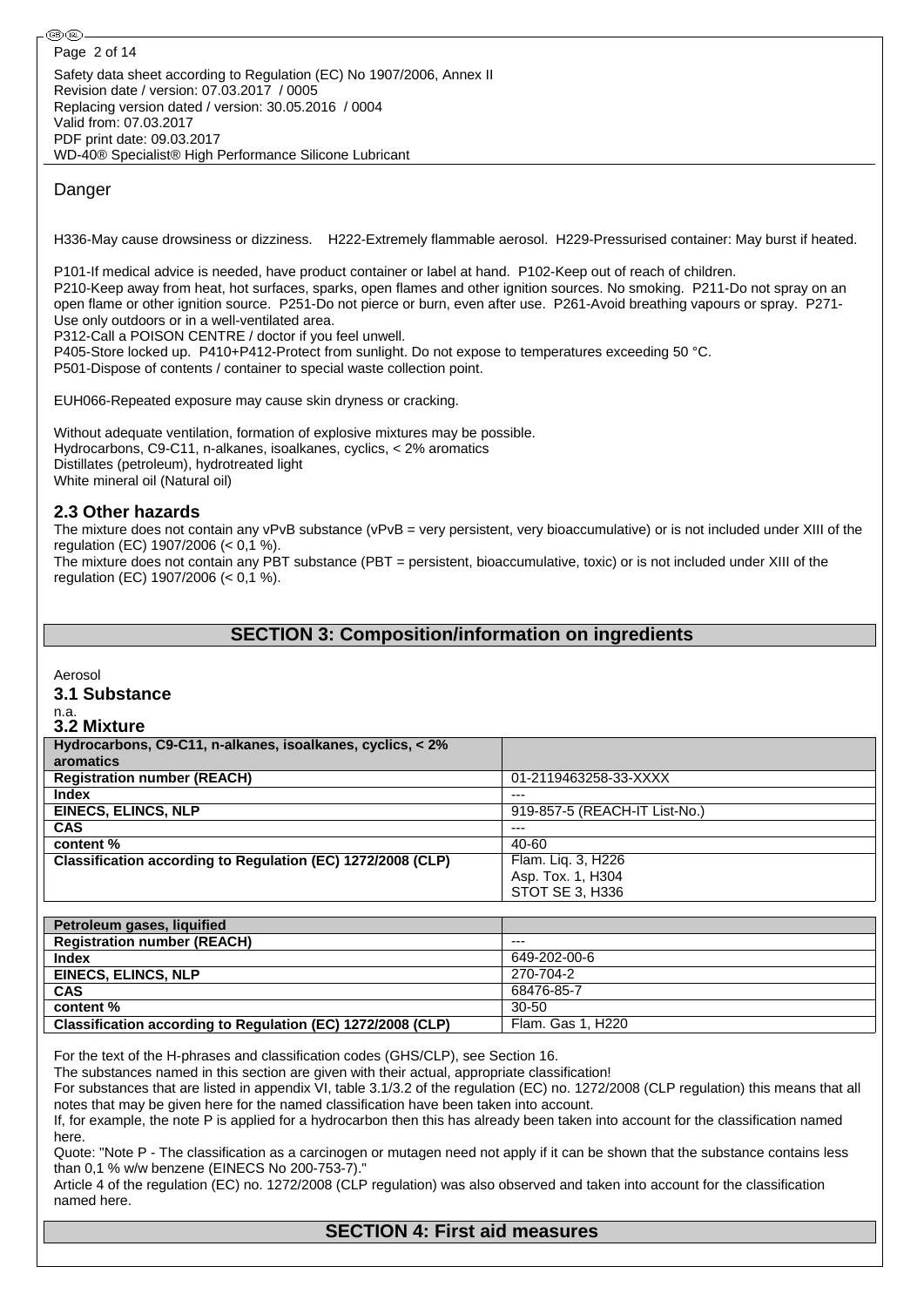WD-40® Specialist® High Performance Silicone Lubricant

#### **4.1 Description of first aid measures Inhalation**

Remove person from danger area. Supply person with fresh air and consult doctor according to symptoms. If the person is unconscious, place in a stable side position and consult a doctor.

#### **Skin contact**

Remove polluted, soaked clothing immediately, wash thoroughly with plenty of water and soap, in case of irritation of the skin (flare), consult a doctor.

#### **Eye contact**

Remove contact lenses.

Wash thoroughly for several minutes using copious water. Seek medical help if necessary.

#### **Ingestion**

Typically no exposure pathway. Rinse the mouth thoroughly with water. Do not induce vomiting - give copious water to drink. Consult doctor immediately. Danger of aspiration In case of vomiting, keep head low so that the stomach content does not reach the lungs.

#### **4.2 Most important symptoms and effects, both acute and delayed**

Irritation of the eyes Irritation of the respiratory tract Coughing Headaches Dizziness Effects/damages the central nervous system Unconsciousness With long-term contact: Drying of the skin. Dermatitis (skin inflammation) Ingestion: Nausea Vomiting Danger of aspiration Oedema of the lungs chemical pneumonitis (condition similar to pneumonia) Other dangerous properties cannot be ruled out. In certain cases, the symptoms of poisoning may only appear after an extended period / after several hours. **4.3 Indication of any immediate medical attention and special treatment needed** Gastric lavage (stomach washing) only under endotracheal intubation. Subsequent observation for pneumonia and pulmonary oedema. Pulmonary oedema prophylaxis

**SECTION 5: Firefighting measures**

#### **5.1 Extinguishing media Suitable extinguishing media** CO2 Extinction powder Water jet spray Alcohol resistant foam **Unsuitable extinguishing media** High volume water jet **5.2 Special hazards arising from the substance or mixture** In case of fire the following can develop: Oxides of carbon Oxides of sulphur Formaldehyde Toxic gases Danger of bursting (explosion) when heated Explosive vapour/air mixture **5.3 Advice for firefighters** In case of fire and/or explosion do not breathe fumes.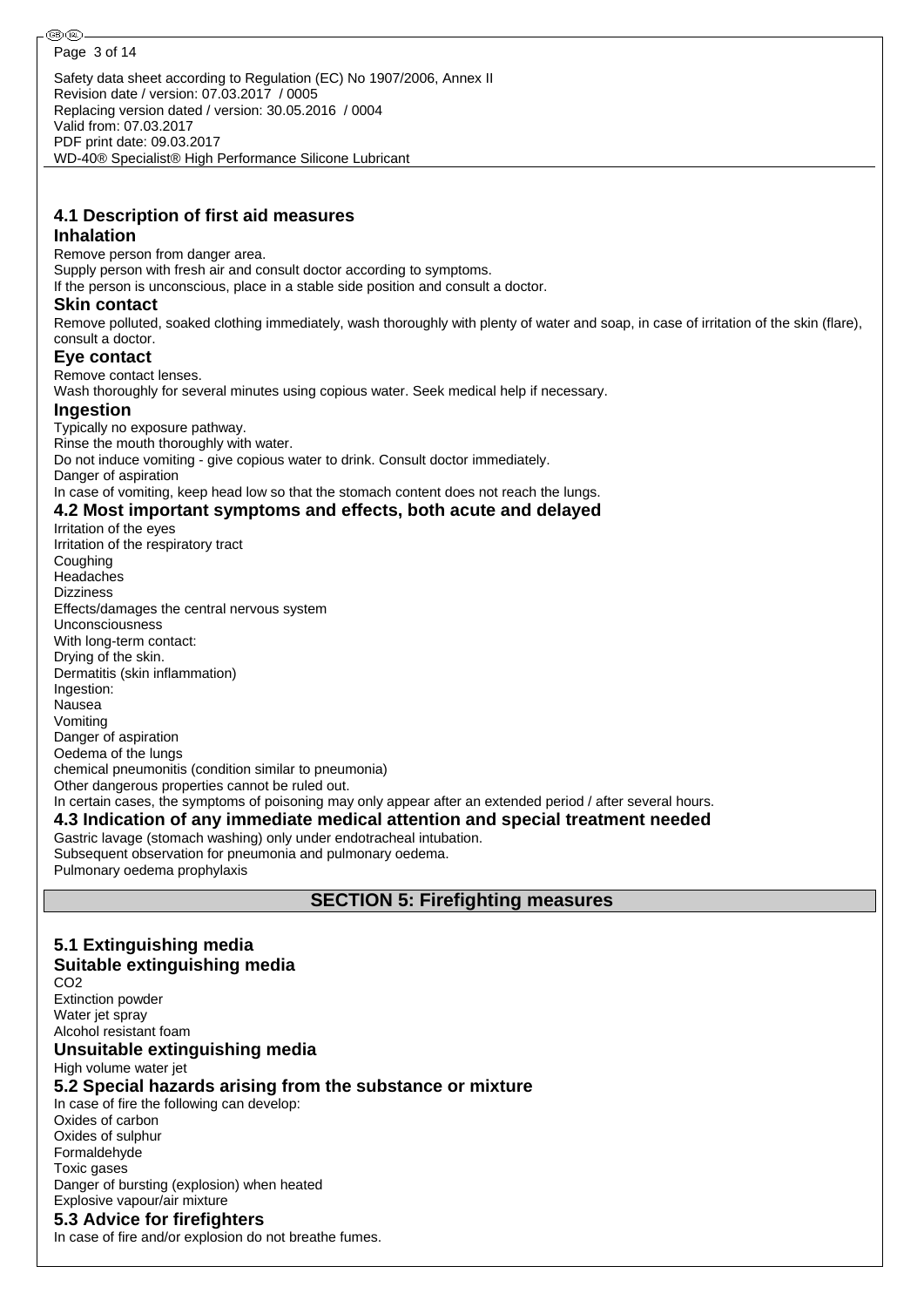Safety data sheet according to Regulation (EC) No 1907/2006, Annex II Revision date / version: 07.03.2017 / 0005 Replacing version dated / version: 30.05.2016 / 0004 Valid from: 07.03.2017 PDF print date: 09.03.2017 WD-40® Specialist® High Performance Silicone Lubricant Page 4 of 14

Protective respirator with independent air supply. According to size of fire Full protection, if necessary. Cool container at risk with water. Dispose of contaminated extinction water according to official regulations.

## **SECTION 6: Accidental release measures**

### **6.1 Personal precautions, protective equipment and emergency procedures**

Remove possible causes of ignition - do not smoke.

Ensure sufficient supply of air.

Avoid inhalation, and contact with eyes or skin.

#### If applicable, caution - risk of slipping. **6.2 Environmental precautions**

Prevent penetration into drains, cellars, working pits or other places in which accumulation could be hazardous.

Prevent surface and ground-water infiltration, as well as ground penetration.

If accidental entry into drainage system occurs, inform responsible authorities.

## **6.3 Methods and material for containment and cleaning up**

If spray or gas escapes, ensure ample fresh air is available.

Without adequate ventilation, formation of explosive mixtures may be possible. Active substance:

Soak up with absorbent material (e.g. universal binding agent, sand, diatomaceous earth) and dispose of according to Section 13.

## **6.4 Reference to other sections**

For personal protective equipment see Section 8 and for disposal instructions see Section 13.

## **SECTION 7: Handling and storage**

In addition to information given in this section, relevant information can also be found in section 8 and 6.1.

#### **7.1 Precautions for safe handling**

#### **7.1.1 General recommendations**

Ensure good ventilation.

Avoid inhalation of the vapours.

Avoid contact with eyes or skin.

Keep away from sources of ignition - Do not smoke. Take measures against electrostatic charging, if appropriate.

Do not use on hot surfaces.

Eating, drinking, smoking, as well as food-storage, is prohibited in work-room.

Observe directions on label and instructions for use.

Use working methods according to operating instructions.

#### **7.1.2 Notes on general hygiene measures at the workplace**

General hygiene measures for the handling of chemicals are applicable.

Wash hands before breaks and at end of work.

Keep away from food, drink and animal feedingstuffs.

Remove contaminated clothing and protective equipment before entering areas in which food is consumed.

## **7.2 Conditions for safe storage, including any incompatibilities**

Keep out of access to unauthorised individuals.

Not to be stored in gangways or stair wells.

Store product closed and only in original packing.

Do not store with flammable or self-igniting materials.

Observe special regulations for aerosols!

Observe special storage conditions.

Keep protected from direct sunlight and temperatures over 50°C.

Store in a well ventilated place.

Store cool.

## **7.3 Specific end use(s)**

No information available at present.

## **SECTION 8: Exposure controls/personal protection**

#### **8.1 Control parameters**

Workplace exposure limit (WEL) of the total hydrocarbon solvent content of the mixture (RCP method according to EH40): 800 mg/m3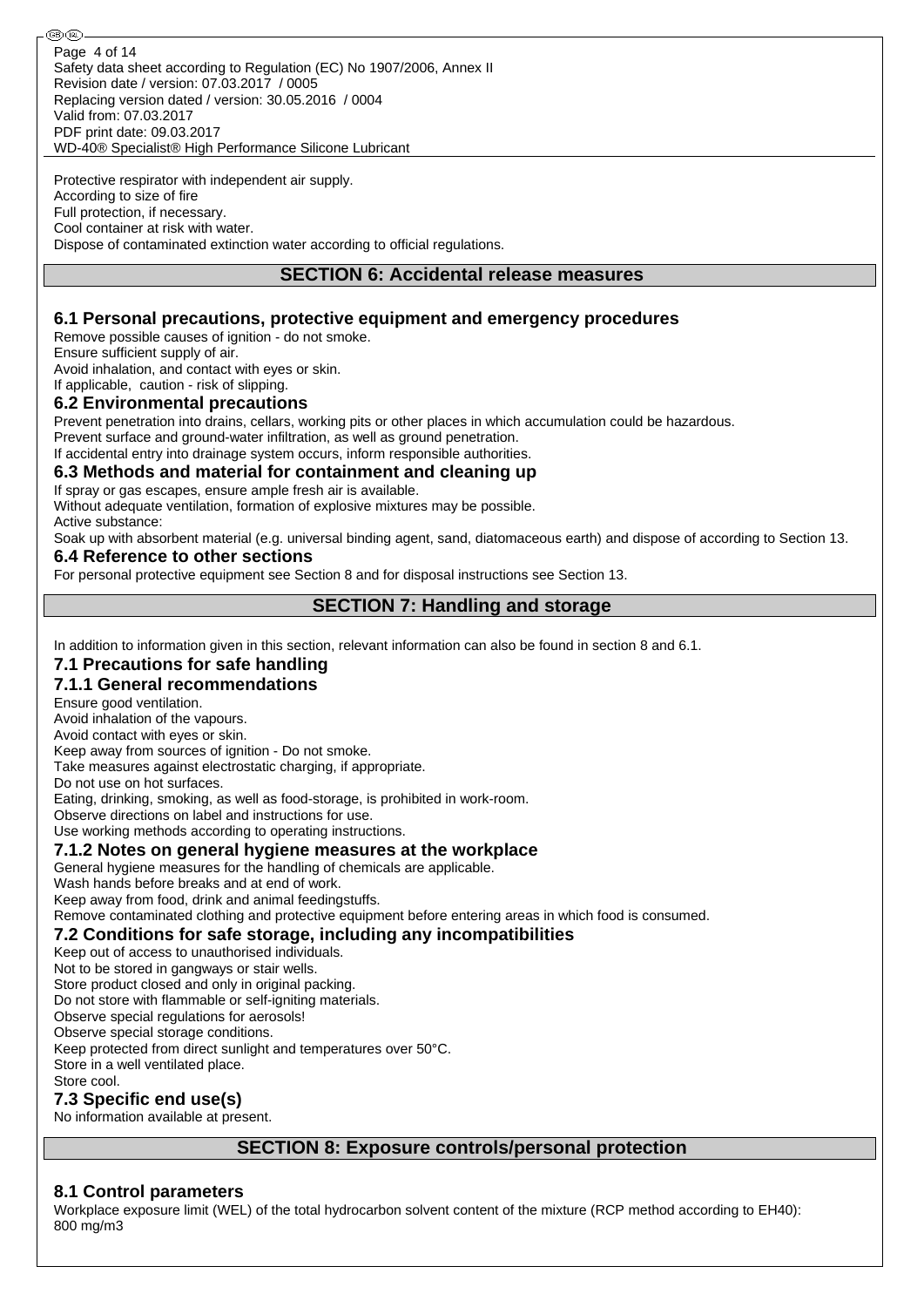| Page 5 of 14                                                                                                                                                                                                                                                                                                                                                                                                                                                                                                                                                                                                            |                            |                                                                                                                               |                    |                          |                     |
|-------------------------------------------------------------------------------------------------------------------------------------------------------------------------------------------------------------------------------------------------------------------------------------------------------------------------------------------------------------------------------------------------------------------------------------------------------------------------------------------------------------------------------------------------------------------------------------------------------------------------|----------------------------|-------------------------------------------------------------------------------------------------------------------------------|--------------------|--------------------------|---------------------|
| Safety data sheet according to Regulation (EC) No 1907/2006, Annex II                                                                                                                                                                                                                                                                                                                                                                                                                                                                                                                                                   |                            |                                                                                                                               |                    |                          |                     |
| Revision date / version: 07.03.2017 / 0005                                                                                                                                                                                                                                                                                                                                                                                                                                                                                                                                                                              |                            |                                                                                                                               |                    |                          |                     |
| Replacing version dated / version: 30.05.2016 / 0004<br>Valid from: 07.03.2017                                                                                                                                                                                                                                                                                                                                                                                                                                                                                                                                          |                            |                                                                                                                               |                    |                          |                     |
| PDF print date: 09.03.2017                                                                                                                                                                                                                                                                                                                                                                                                                                                                                                                                                                                              |                            |                                                                                                                               |                    |                          |                     |
| WD-40® Specialist® High Performance Silicone Lubricant                                                                                                                                                                                                                                                                                                                                                                                                                                                                                                                                                                  |                            |                                                                                                                               |                    |                          |                     |
|                                                                                                                                                                                                                                                                                                                                                                                                                                                                                                                                                                                                                         |                            |                                                                                                                               |                    |                          |                     |
| ⊛                                                                                                                                                                                                                                                                                                                                                                                                                                                                                                                                                                                                                       |                            |                                                                                                                               |                    |                          |                     |
| <b>Chemical Name</b>                                                                                                                                                                                                                                                                                                                                                                                                                                                                                                                                                                                                    |                            | Hydrocarbons, C9-C11, n-alkanes, isoalkanes, cyclics, < 2% aromatics                                                          |                    |                          | Content %:40-<br>60 |
| WEL-TWA: 800 mg/m3                                                                                                                                                                                                                                                                                                                                                                                                                                                                                                                                                                                                      |                            | WEL-STEL: ---                                                                                                                 |                    | ---                      |                     |
| Monitoring procedures:                                                                                                                                                                                                                                                                                                                                                                                                                                                                                                                                                                                                  |                            | Draeger - Hydrocarbons 2/a (81 03 581)                                                                                        |                    |                          |                     |
|                                                                                                                                                                                                                                                                                                                                                                                                                                                                                                                                                                                                                         |                            | Draeger - Hydrocarbons 0,1%/c (81 03 571)                                                                                     |                    |                          |                     |
| BMGV: ---                                                                                                                                                                                                                                                                                                                                                                                                                                                                                                                                                                                                               |                            | Compur - KITA-187 S (551 174)                                                                                                 | Other information: |                          | (WEL acc. to RCP-   |
|                                                                                                                                                                                                                                                                                                                                                                                                                                                                                                                                                                                                                         |                            |                                                                                                                               | method, EH40)      |                          |                     |
| ⑩<br><b>Chemical Name</b>                                                                                                                                                                                                                                                                                                                                                                                                                                                                                                                                                                                               |                            | Hydrocarbons, C9-C11, n-alkanes, isoalkanes, cyclics, < 2% aromatics                                                          |                    |                          | Content %:40-       |
| OELV-8h: 100 ppm (573 mg/m3) (White Spirit)                                                                                                                                                                                                                                                                                                                                                                                                                                                                                                                                                                             |                            | OELV-15min: 125 ppm (720 mg/m3) (White                                                                                        |                    | ---                      | 60                  |
|                                                                                                                                                                                                                                                                                                                                                                                                                                                                                                                                                                                                                         | $\blacksquare$             | Spirit)<br>Draeger - Hydrocarbons 2/a (81 03 581)                                                                             |                    |                          |                     |
| Monitoring procedures:                                                                                                                                                                                                                                                                                                                                                                                                                                                                                                                                                                                                  |                            | Draeger - Hydrocarbons 0,1%/c (81 03 571)                                                                                     |                    |                          |                     |
|                                                                                                                                                                                                                                                                                                                                                                                                                                                                                                                                                                                                                         |                            | Compur - KITA-187 S (551 174)                                                                                                 |                    |                          |                     |
| BLV:<br>$---$                                                                                                                                                                                                                                                                                                                                                                                                                                                                                                                                                                                                           |                            |                                                                                                                               | Other information: | $\hspace{0.05cm} \ldots$ |                     |
| @ි<br><b>Chemical Name</b>                                                                                                                                                                                                                                                                                                                                                                                                                                                                                                                                                                                              |                            |                                                                                                                               |                    |                          | Content %:30-       |
|                                                                                                                                                                                                                                                                                                                                                                                                                                                                                                                                                                                                                         | Petroleum gases, liquified |                                                                                                                               |                    |                          | 50                  |
| WEL-TWA: 1000 ppm (1750 mg/m3) (Liquefied<br>petroleum gas (LPG))                                                                                                                                                                                                                                                                                                                                                                                                                                                                                                                                                       |                            | WEL-STEL: 1250 ppm (2180 mg/m3) (Liquefied<br>petroleum gas (LPG))                                                            |                    | ---                      |                     |
| Monitoring procedures:                                                                                                                                                                                                                                                                                                                                                                                                                                                                                                                                                                                                  |                            |                                                                                                                               |                    |                          |                     |
| <b>BMGV: ---</b>                                                                                                                                                                                                                                                                                                                                                                                                                                                                                                                                                                                                        |                            |                                                                                                                               | Other information: | ---                      |                     |
| ®                                                                                                                                                                                                                                                                                                                                                                                                                                                                                                                                                                                                                       |                            |                                                                                                                               |                    |                          | Content %:30-       |
| <b>Chemical Name</b>                                                                                                                                                                                                                                                                                                                                                                                                                                                                                                                                                                                                    | Petroleum gases, liquified |                                                                                                                               |                    |                          | 50                  |
| OELV-8h: 1000 ppm (1800 mg/m3)                                                                                                                                                                                                                                                                                                                                                                                                                                                                                                                                                                                          |                            | 1250 ppm (2250 mg/m3)<br>OELV-15min:                                                                                          |                    | ---                      |                     |
| Monitoring procedures:<br>BLV:<br>$---$                                                                                                                                                                                                                                                                                                                                                                                                                                                                                                                                                                                 |                            |                                                                                                                               | Other information: | ---                      |                     |
| ⊛                                                                                                                                                                                                                                                                                                                                                                                                                                                                                                                                                                                                                       |                            |                                                                                                                               |                    |                          | Content %:0,1-      |
| <b>Chemical Name</b>                                                                                                                                                                                                                                                                                                                                                                                                                                                                                                                                                                                                    |                            | Distillates (petroleum), hydrotreated light                                                                                   |                    |                          | ~10                 |
| WEL-TWA: 1200 mg/m3 ( $>$ = C7 normal and                                                                                                                                                                                                                                                                                                                                                                                                                                                                                                                                                                               |                            | WEL-STEL:                                                                                                                     |                    | ---                      |                     |
| branched chain alkanes)                                                                                                                                                                                                                                                                                                                                                                                                                                                                                                                                                                                                 |                            | Draeger - Hydrocarbons 2/a (81 03 581)                                                                                        |                    |                          |                     |
| Monitoring procedures:                                                                                                                                                                                                                                                                                                                                                                                                                                                                                                                                                                                                  |                            | Draeger - Hydrocarbons 0,1%/c (81 03 571)                                                                                     |                    |                          |                     |
|                                                                                                                                                                                                                                                                                                                                                                                                                                                                                                                                                                                                                         |                            | Compur - KITA-187 S (551 174)                                                                                                 |                    |                          |                     |
| BMGV:<br>$\overline{a}$                                                                                                                                                                                                                                                                                                                                                                                                                                                                                                                                                                                                 |                            |                                                                                                                               | Other information: | ---                      |                     |
| ⅏<br><b>Chemical Name</b>                                                                                                                                                                                                                                                                                                                                                                                                                                                                                                                                                                                               |                            | Distillates (petroleum), hydrotreated light                                                                                   |                    |                          | Content %:0,1-      |
| OELV-8h:<br>600 mg/m3 (AGW)                                                                                                                                                                                                                                                                                                                                                                                                                                                                                                                                                                                             |                            | OELV-15min: 2(II) (AGW)                                                                                                       |                    | ---                      | $<$ 10              |
| Monitoring procedures:                                                                                                                                                                                                                                                                                                                                                                                                                                                                                                                                                                                                  | $\overline{\phantom{a}}$   | Draeger - Hydrocarbons 2/a (81 03 581)                                                                                        |                    |                          |                     |
|                                                                                                                                                                                                                                                                                                                                                                                                                                                                                                                                                                                                                         |                            | Draeger - Hydrocarbons 0,1%/c (81 03 571)                                                                                     |                    |                          |                     |
| BLV:<br>$\sim$ $\sim$                                                                                                                                                                                                                                                                                                                                                                                                                                                                                                                                                                                                   |                            | Compur - KITA-187 S (551 174)                                                                                                 | Other information: |                          |                     |
|                                                                                                                                                                                                                                                                                                                                                                                                                                                                                                                                                                                                                         |                            |                                                                                                                               |                    | ---                      |                     |
| ©Đ<br><b>Chemical Name</b><br>WEL-TWA: 5 mg/m3 (ACGIH)                                                                                                                                                                                                                                                                                                                                                                                                                                                                                                                                                                  | Oil mist, mineral          | WEL-STEL: 10 mg/m3 (ACGIH)                                                                                                    |                    | ---                      | Content %:          |
| Monitoring procedures:                                                                                                                                                                                                                                                                                                                                                                                                                                                                                                                                                                                                  |                            | Draeger - Oil 10/a-P (67 28 371)                                                                                              |                    |                          |                     |
|                                                                                                                                                                                                                                                                                                                                                                                                                                                                                                                                                                                                                         | ٠                          | Draeger - Oil Mist 1/a (67 33 031)                                                                                            |                    |                          |                     |
| BMGV:<br>$\overline{\phantom{a}}$                                                                                                                                                                                                                                                                                                                                                                                                                                                                                                                                                                                       |                            |                                                                                                                               | Other information: | ---                      |                     |
| <sup>®</sup> Chemical Name                                                                                                                                                                                                                                                                                                                                                                                                                                                                                                                                                                                              | Oil mist, mineral          |                                                                                                                               |                    |                          | Content %:          |
| OELV-8h: 5 mg/m3 (Mineral oil, pure, highly &<br>severely refined (inhalable))                                                                                                                                                                                                                                                                                                                                                                                                                                                                                                                                          |                            | OELV-15min:                                                                                                                   |                    | ---                      |                     |
| Monitoring procedures:                                                                                                                                                                                                                                                                                                                                                                                                                                                                                                                                                                                                  |                            | Draeger - Oil 10/a-P (67 28 371)                                                                                              |                    |                          |                     |
|                                                                                                                                                                                                                                                                                                                                                                                                                                                                                                                                                                                                                         |                            | Draeger - Oil Mist 1/a (67 33 031)                                                                                            |                    |                          |                     |
| BLV:<br>$\scriptstyle\cdots$                                                                                                                                                                                                                                                                                                                                                                                                                                                                                                                                                                                            |                            |                                                                                                                               | Other information: | $\scriptstyle\cdots$     |                     |
| (GB)<br>EH40. AGW = "Arbeitsplatzgrenzwert" (workplace limit value, Germany).   WEL-STEL = Workplace Exposure Limit - Short-term<br>exposure limit (15-minute reference period).   BMGV = Biological monitoring guidance value EH40. BGW = "Biologischer Grenzwert"<br>(biological limit value, Germany)   Other information: Sen = Capable of causing occupational asthma. Sk = Can be absorbed through<br>skin. Carc = Capable of causing cancer and/or heritable genetic damage.<br>** = The exposure limit for this substance is repealed through the TRGS 900 (Germany) of January 2006 with the goal of revision. |                            | WEL-TWA = Workplace Exposure Limit - Long-term exposure limit (8-hour TWA (= time weighted average) reference period)         |                    |                          |                     |
| (EL)                                                                                                                                                                                                                                                                                                                                                                                                                                                                                                                                                                                                                    |                            | OELV-8h = Occupational Exposure Limit Value (8-hour reference period). (IFV) = Inhalable Fraction and Vapour. (I) = Inhalable |                    |                          |                     |

-®®-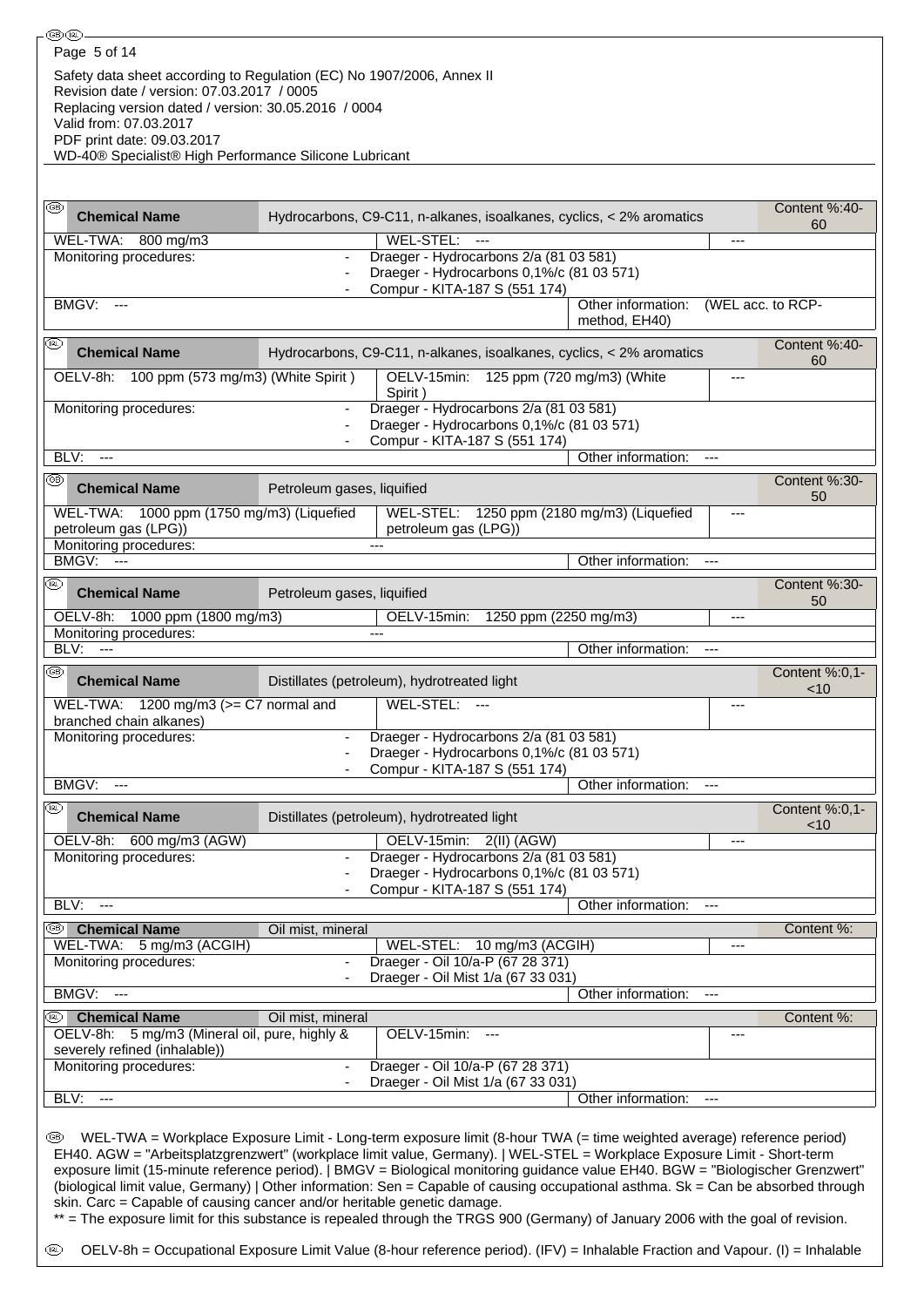Fraction. (R) = Respirable Fraction. | OELV-15min = Occupational Exposure Limit Value (15-minute reference period). (IFV) = Inhalable Fraction and Vapour. (I) = Inhalable Fraction. (R) = Respirable Fraction. | BLV = Biological limit value | Other information: Carc1A, Carc1B = carcinogenic substance, Cat. 1A or 1B. Muta1A, Muta1B = mutagenic substance, Cat. 1A or 1B. Repr1A, Repr1B = Substances known to be toxic for reproduction, Cat. 1A or 1B. Sk = can be absorbed through skin. Asphx = asphyxiant. Sen = Respiratory sensitizer. BOELV = Binding Occupational Exposure Limit Values. IOELV = Indicative Occupational Exposure Limit Values.

|                     | Hydrocarbons, C9-C11, n-alkanes, isoalkanes, cyclics, < 2% aromatics |                                |                  |       |                 |             |
|---------------------|----------------------------------------------------------------------|--------------------------------|------------------|-------|-----------------|-------------|
| Area of application | Exposure route /<br>Environmental<br>compartment                     | <b>Effect on health</b>        | <b>Descripto</b> | Value | <b>Unit</b>     | <b>Note</b> |
| Consumer            | Human - oral                                                         | Long term, systemic<br>effects | <b>DNEL</b>      | 300   | mg/kg<br>bw/day |             |
| Consumer            | Human - dermal                                                       | Long term, systemic<br>effects | <b>DNEL</b>      | 300   | mg/kg<br>bw/dav |             |
| Consumer            | Human - inhalation                                                   | Long term, systemic<br>effects | <b>DNEL</b>      | 900   | mg/m3           |             |
| Workers / employees | Human - dermal                                                       | Long term, systemic<br>effects | <b>DNEL</b>      | 300   | mg/kg<br>bw/day |             |
| Workers / employees | Human - inhalation                                                   | Long term, systemic<br>effects | <b>DNEL</b>      | 1500  | mg/m3           |             |

## **8.2 Exposure controls**

## **8.2.1 Appropriate engineering controls**

Ensure good ventilation. This can be achieved by local suction or general air extraction.

If this is insufficient to maintain the concentration under the WEL or AGW values, suitable breathing protection should be worn. Applies only if maximum permissible exposure values are listed here.

Suitable assessment methods for reviewing the effectiveness of protection measures adopted include metrological and nonmetrological investigative techniques.

These are specified by e.g. EN 14042.

EN 14042 "Workplace atmospheres. Guide for the application and use of procedures for the assessment of exposure to chemical and biological agents".

## **8.2.2 Individual protection measures, such as personal protective equipment**

General hygiene measures for the handling of chemicals are applicable.

Wash hands before breaks and at end of work.

Keep away from food, drink and animal feedingstuffs.

Remove contaminated clothing and protective equipment before entering areas in which food is consumed.

#### Eye/face protection:

With danger of contact with eyes. Tight fitting protective goggles with side protection (EN 166).

Skin protection - Hand protection: Normally not necessary. with long-term contact: If applicable Protective nitrile gloves (EN 374) Minimum layer thickness in mm:  $0,4$ Permeation time (penetration time) in minutes:  $>= 480$ Protective Viton® / fluoroelastomer gloves (EN 374) Minimum layer thickness in mm:  $0.4$ Permeation time (penetration time) in minutes:  $= 480$ Protective hand cream recommended.

Skin protection - Other: Protective working garments (e.g. safety shoes EN ISO 20345, long-sleeved protective working garments).

Respiratory protection: Normally not necessary. If OES or MEL is exceeded.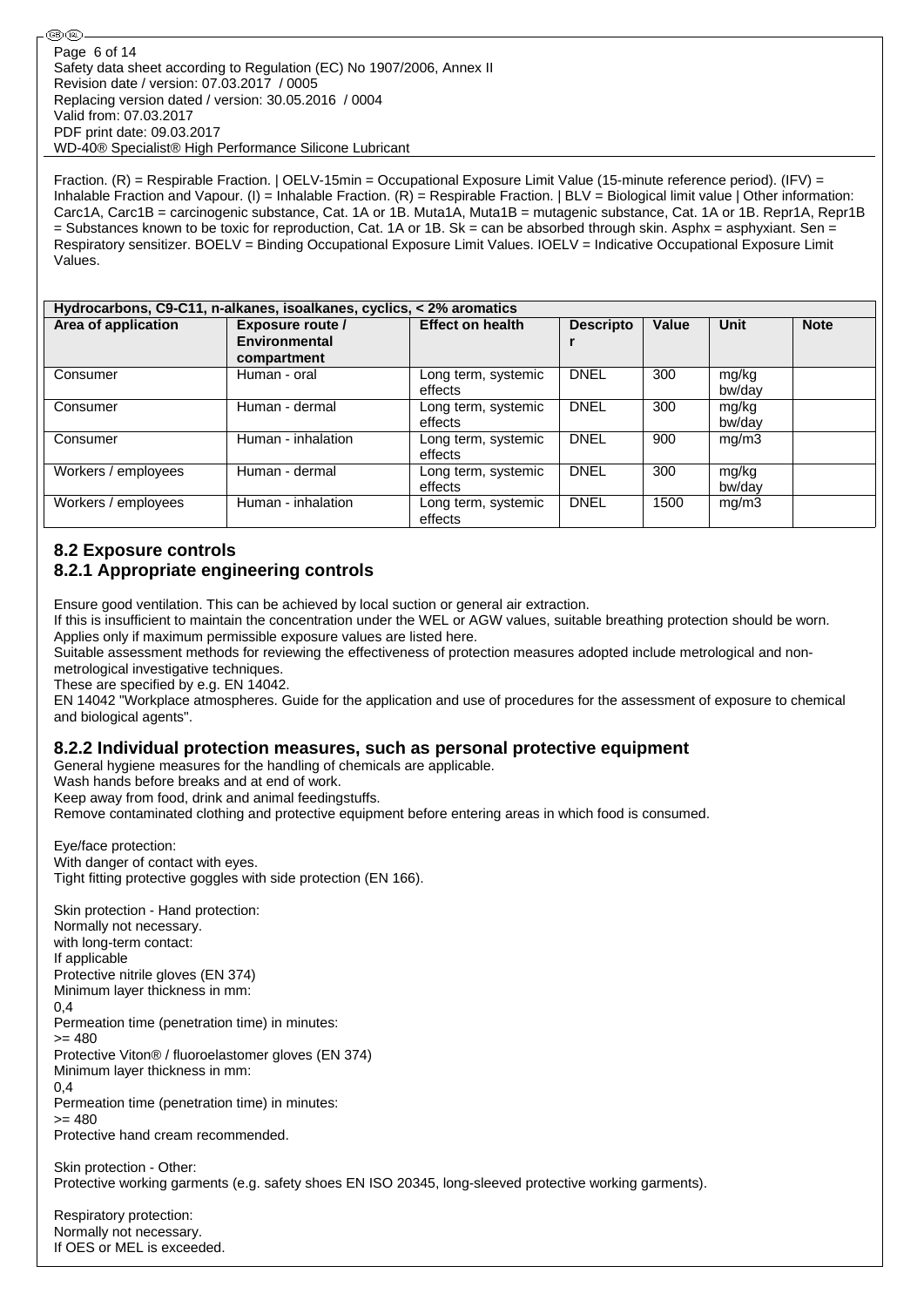⊛® Page 7 of 14Safety data sheet according to Regulation (EC) No 1907/2006, Annex II Revision date / version: 07.03.2017 / 0005 Replacing version dated / version: 30.05.2016 / 0004 Valid from: 07.03.2017 PDF print date: 09.03.2017 WD-40® Specialist® High Performance Silicone Lubricant

Filter A2 P2 (EN 14387), code colour brown, white At high concentrations: Respiratory protection appliance (insulation device) (e.g. EN 137 or EN 138) Observe wearing time limitations for respiratory protection equipment.

Thermal hazards: Not applicable

Additional information on hand protection - No tests have been performed.

In the case of mixtures, the selection has been made according to the knowledge available and the information about the contents. Selection of materials derived from glove manufacturer's indications.

Final selection of glove material must be made taking the breakthrough times, permeation rates and degradation into account. Selection of a suitable glove depends not only on the material but also on other quality characteristics and varies from manufacturer to manufacturer.

In the case of mixtures, the resistance of glove materials cannot be predicted and must therefore be tested before use. The exact breakthrough time of the glove material can be requested from the protective glove manufacturer and must be observed.

## **8.2.3 Environmental exposure controls**

No information available at present.

## **SECTION 9: Physical and chemical properties**

#### **9.1 Information on basic physical and chemical properties**

| Physical state:                          | Aerosol. Active substance: liquid.                              |
|------------------------------------------|-----------------------------------------------------------------|
| Colour:                                  | Yellow, Brown                                                   |
| Odour:                                   | Characteristic                                                  |
| Odour threshold:                         | Not determined                                                  |
| pH-value:                                | n.a.                                                            |
| Melting point/freezing point:            | Not determined                                                  |
| Initial boiling point and boiling range: | n.a.                                                            |
| Flash point:                             | n.a.                                                            |
| Evaporation rate:                        | Not determined                                                  |
| Flammability (solid, gas):               | Not determined                                                  |
| Lower explosive limit:                   | $0.8$ Vol-%                                                     |
| Upper explosive limit:                   | $9$ Vol-%                                                       |
| Vapour pressure:                         | Not determined                                                  |
| Vapour density (air $= 1$ ):             | Not determined                                                  |
| Density:                                 | 0,662 g/ml                                                      |
| Bulk density:                            | n.a.                                                            |
| Solubility(ies):                         | Not determined                                                  |
| Water solubility:                        | Insoluble                                                       |
| Partition coefficient (n-octanol/water): | Not determined                                                  |
| Auto-ignition temperature:               | Not determined                                                  |
| Decomposition temperature:               | Not determined                                                  |
| Viscosity:                               | Not determined                                                  |
| Explosive properties:                    | Product is not explosive. Possible build up of explosive/highly |
|                                          | flammable vapour/air mixture.                                   |
| Oxidising properties:                    | No                                                              |
| 9.2 Other information                    |                                                                 |
| Miscibility:                             | Not determined                                                  |
| Fat solubility / solvent:                | Not determined                                                  |
| Conductivity:                            | Not determined                                                  |
| Surface tension:                         | Not determined                                                  |
| Solvents content:                        | Not determined                                                  |
|                                          |                                                                 |

## **SECTION 10: Stability and reactivity**

#### **10.1 Reactivity**

The product has not been tested. **10.2 Chemical stability** Stable with proper storage and handling. **10.3 Possibility of hazardous reactions** No dangerous reactions are known. **10.4 Conditions to avoid**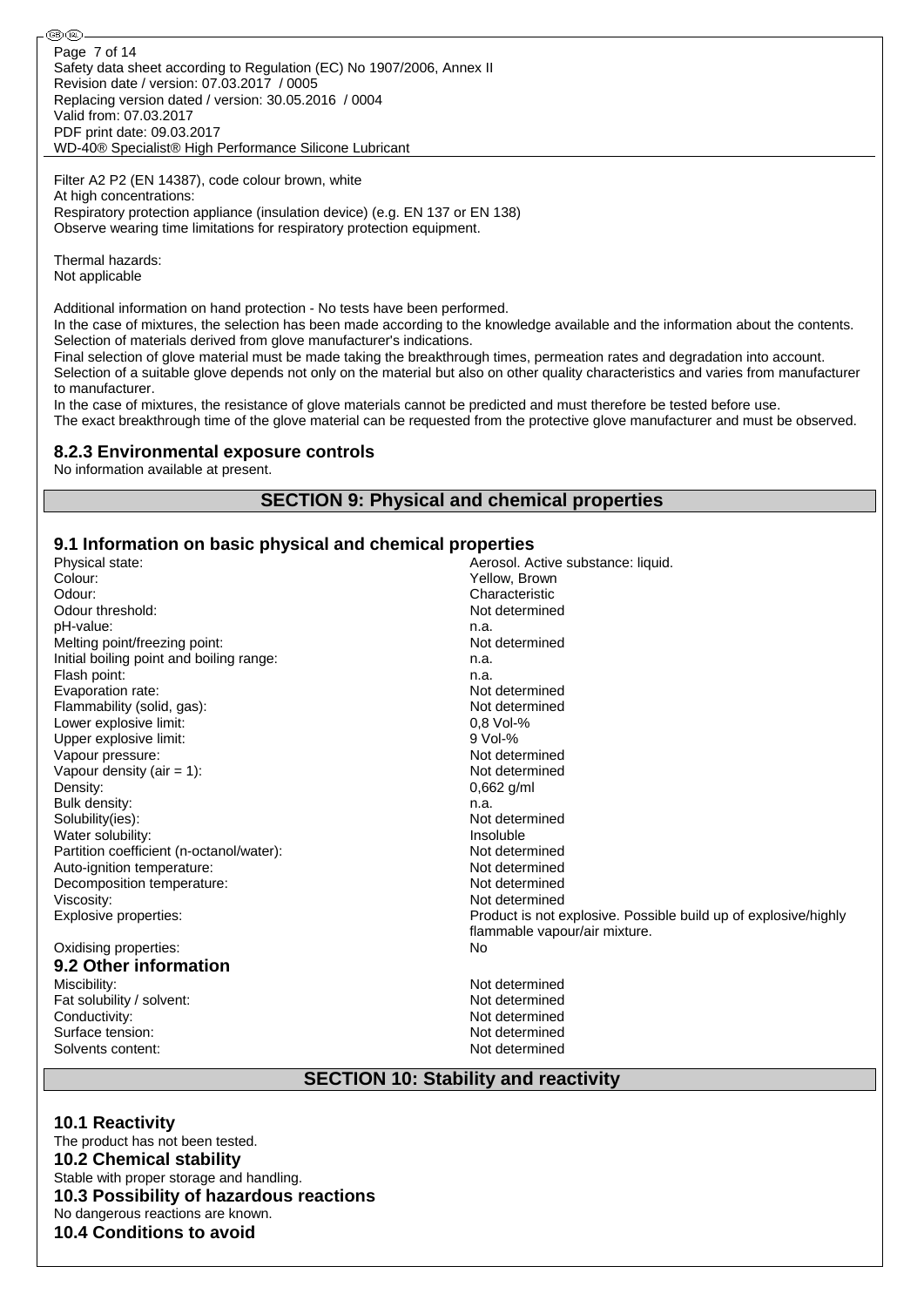Safety data sheet according to Regulation (EC) No 1907/2006, Annex II Revision date / version: 07.03.2017 / 0005 Replacing version dated / version: 30.05.2016 / 0004 Valid from: 07.03.2017 PDF print date: 09.03.2017 WD-40® Specialist® High Performance Silicone Lubricant Page 8 of 14

Heating, open flame, ignition sources Pressure increase will result in danger of bursting.

## **10.5 Incompatible materials**

Avoid contact with strong oxidizing agents.

## **10.6 Hazardous decomposition products**

No decomposition when used as directed.

## **SECTION 11: Toxicological information**

#### **11.1 Information on toxicological effects**

Possibly more information on health effects, see Section 2.1 (classification).

| WD-40® Specialist® High Performance Silicone Lubricant |                 |       |      |          |                    |              |
|--------------------------------------------------------|-----------------|-------|------|----------|--------------------|--------------|
| <b>Toxicity / effect</b>                               | <b>Endpoint</b> | Value | Unit | Organism | <b>Test method</b> | <b>Notes</b> |
| Acute toxicity, by oral route:                         |                 |       |      |          |                    | n.d.a.       |
| Acute toxicity, by dermal                              |                 |       |      |          |                    | n.d.a.       |
| route:                                                 |                 |       |      |          |                    |              |
| Acute toxicity, by inhalation:                         |                 |       |      |          |                    | n.d.a.       |
| Skin corrosion/irritation:                             |                 |       |      |          |                    | n.d.a.       |
| Serious eye                                            |                 |       |      |          |                    | n.d.a.       |
| damage/irritation:                                     |                 |       |      |          |                    |              |
| Respiratory or skin                                    |                 |       |      |          |                    | n.d.a.       |
| sensitisation:                                         |                 |       |      |          |                    |              |
| Germ cell mutagenicity:                                |                 |       |      |          |                    | n.d.a.       |
| Carcinogenicity:                                       |                 |       |      |          |                    | n.d.a.       |
| Reproductive toxicity:                                 |                 |       |      |          |                    | n.d.a.       |
| Specific target organ toxicity -                       |                 |       |      |          |                    | n.d.a.       |
| single exposure (STOT-SE):                             |                 |       |      |          |                    |              |
| Specific target organ toxicity -                       |                 |       |      |          |                    | n.d.a.       |
| repeated exposure (STOT-                               |                 |       |      |          |                    |              |
| $RE)$ :                                                |                 |       |      |          |                    |              |
| Aspiration hazard:                                     |                 |       |      |          |                    | n.d.a.       |
| Symptoms:                                              |                 |       |      |          |                    | n.d.a.       |

| Hydrocarbons, C9-C11, n-alkanes, isoalkanes, cyclics, < 2% aromatics |             |       |         |            |                         |               |
|----------------------------------------------------------------------|-------------|-------|---------|------------|-------------------------|---------------|
| <b>Toxicity / effect</b>                                             | Endpoint    | Value | Unit    | Organism   | <b>Test method</b>      | <b>Notes</b>  |
| Acute toxicity, by oral route:                                       | LD50        | >5000 | mg/kg   | Rat        | OECD 401 (Acute         |               |
|                                                                      |             |       |         |            | Oral Toxicity)          |               |
| Acute toxicity, by dermal                                            | LD50        | >5000 | mg/kg   | Rabbit     | OECD 402 (Acute         |               |
| route:                                                               |             |       |         |            | Dermal Toxicity)        |               |
| Acute toxicity, by inhalation:                                       | <b>LC50</b> | >5000 | mg/m3/8 | Rat        | OECD 403 (Acute         |               |
|                                                                      |             |       | h.      |            | Inhalation Toxicity)    |               |
| Skin corrosion/irritation:                                           |             |       |         | Rabbit     | OECD 404 (Acute         | Not irritant. |
|                                                                      |             |       |         |            | Dermal                  | Repeated      |
|                                                                      |             |       |         |            | Irritation/Corrosion)   | exposure may  |
|                                                                      |             |       |         |            |                         | cause skin    |
|                                                                      |             |       |         |            |                         | dryness or    |
|                                                                      |             |       |         |            |                         | cracking.     |
| Serious eye                                                          |             |       |         | Rabbit     | OECD 405 (Acute         | Not irritant  |
| damage/irritation:                                                   |             |       |         |            | Eve                     |               |
|                                                                      |             |       |         |            | Irritation/Corrosion)   |               |
| Respiratory or skin                                                  |             |       |         | Guinea pig | OECD 406 (Skin          | No (skin      |
| sensitisation:                                                       |             |       |         |            | Sensitisation)          | contact)      |
| Germ cell mutagenicity:                                              |             |       |         |            | OECD 471 (Bacterial     | Negative,     |
|                                                                      |             |       |         |            | <b>Reverse Mutation</b> | Analogous     |
|                                                                      |             |       |         |            | Test)                   | conclusion    |
| Carcinogenicity:                                                     |             |       |         |            | OECD <sub>453</sub>     | Negative,     |
|                                                                      |             |       |         |            | (Combined Chronic       | Analogous     |
|                                                                      |             |       |         |            | Toxicity/Carcinogenicit | conclusion    |
|                                                                      |             |       |         |            | y Studies)              |               |
| Reproductive toxicity:                                               |             |       |         |            | OECD 414 (Prenatal      | Negative,     |
|                                                                      |             |       |         |            | Developmental           | Analogous     |
|                                                                      |             |       |         |            | <b>Toxicity Study)</b>  | conclusion    |
| Specific target organ toxicity -                                     |             |       |         |            |                         | May cause     |
| single exposure (STOT-SE):                                           |             |       |         |            |                         | drowsiness or |
|                                                                      |             |       |         |            |                         | dizziness.    |
| Aspiration hazard:                                                   |             |       |         |            |                         | Yes           |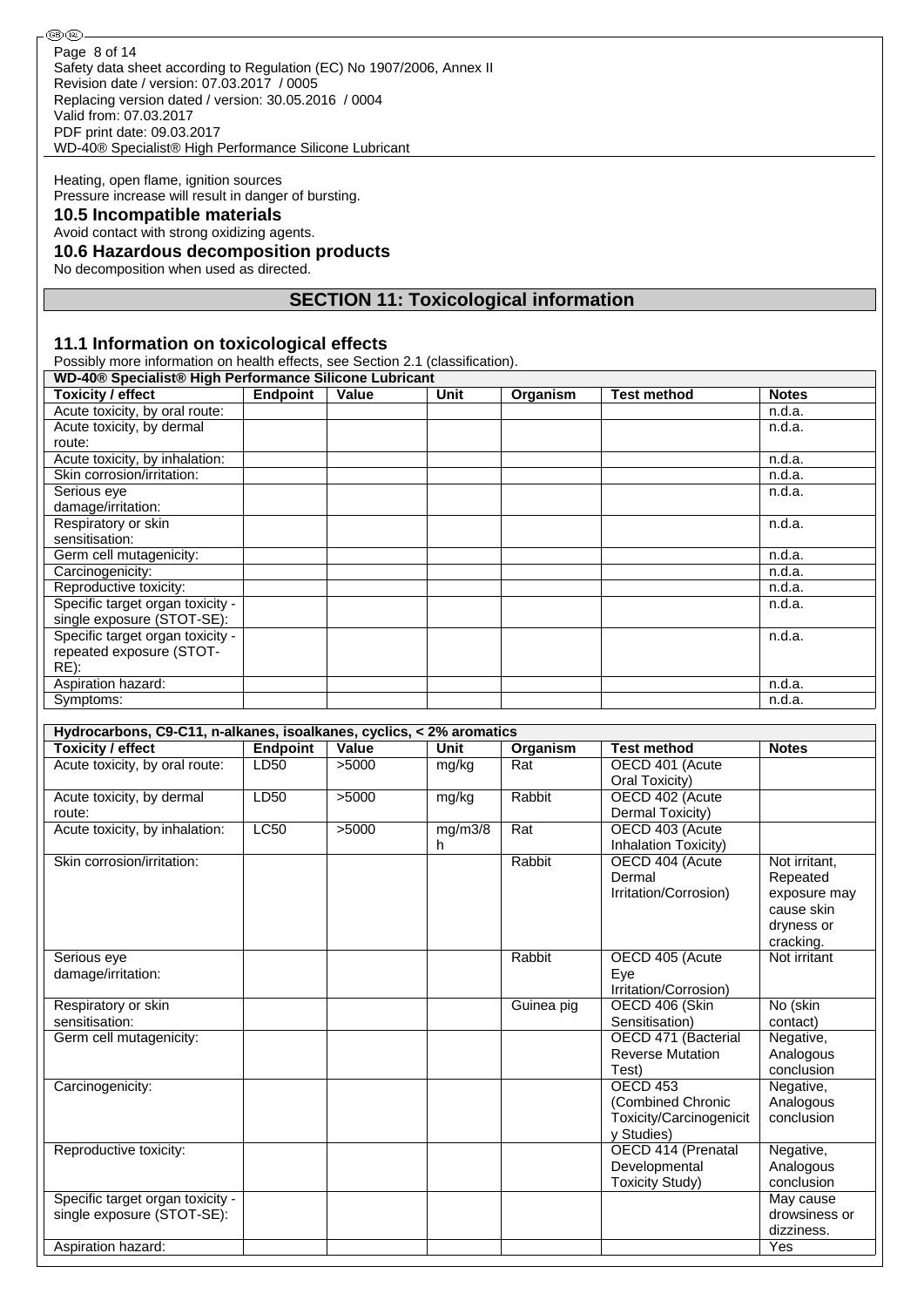| Page 9 of 14                                                                          |              |                 |            |       |             |                                           |                          |                             |
|---------------------------------------------------------------------------------------|--------------|-----------------|------------|-------|-------------|-------------------------------------------|--------------------------|-----------------------------|
|                                                                                       |              |                 |            |       |             |                                           |                          |                             |
| Safety data sheet according to Regulation (EC) No 1907/2006, Annex II                 |              |                 |            |       |             |                                           |                          |                             |
| Revision date / version: 07.03.2017 / 0005                                            |              |                 |            |       |             |                                           |                          |                             |
| Replacing version dated / version: 30.05.2016 / 0004                                  |              |                 |            |       |             |                                           |                          |                             |
| Valid from: 07.03.2017                                                                |              |                 |            |       |             |                                           |                          |                             |
| PDF print date: 09.03.2017                                                            |              |                 |            |       |             |                                           |                          |                             |
| WD-40® Specialist® High Performance Silicone Lubricant                                |              |                 |            |       |             |                                           |                          |                             |
| Symptoms:                                                                             |              |                 |            |       |             |                                           |                          | unconsciousnes              |
|                                                                                       |              |                 |            |       |             |                                           |                          | s, headaches,               |
|                                                                                       |              |                 |            |       |             |                                           |                          | dizziness,                  |
|                                                                                       |              |                 |            |       |             |                                           |                          | reddening of                |
|                                                                                       |              |                 |            |       |             |                                           |                          | the skin                    |
| Symptoms:                                                                             |              |                 |            |       |             |                                           |                          | unconsciousnes              |
|                                                                                       |              |                 |            |       |             |                                           |                          | s, headaches,               |
|                                                                                       |              |                 |            |       |             |                                           |                          | dizziness,                  |
|                                                                                       |              |                 |            |       |             |                                           |                          | discoloration of            |
|                                                                                       |              |                 |            |       |             |                                           |                          | the skin,                   |
|                                                                                       |              |                 |            |       |             |                                           |                          | vomiting,                   |
|                                                                                       |              |                 |            |       |             |                                           |                          | diarrhoea                   |
| Specific target organ toxicity -                                                      |              |                 |            |       |             |                                           | OECD 408 (Repeated       | Not to be                   |
| repeated exposure (STOT-                                                              |              |                 |            |       |             |                                           | Dose 90-Day Oral         | expected                    |
| RE), oral:                                                                            |              |                 |            |       |             |                                           | <b>Toxicity Study in</b> |                             |
|                                                                                       |              |                 |            |       |             |                                           | Rodents)                 |                             |
|                                                                                       |              |                 |            |       |             |                                           |                          |                             |
| Petroleum gases, liquified<br><b>Toxicity / effect</b>                                |              | <b>Endpoint</b> | Value      |       | <b>Unit</b> | Organism                                  | <b>Test method</b>       | <b>Notes</b>                |
| Acute toxicity, by inhalation:                                                        |              | <b>LC50</b>     | >5         |       | mg/l        |                                           |                          |                             |
| Skin corrosion/irritation:                                                            |              |                 |            |       |             |                                           |                          | Not irritant                |
| Serious eye                                                                           |              |                 |            |       |             |                                           |                          | Not irritant                |
| damage/irritation:                                                                    |              |                 |            |       |             |                                           |                          |                             |
|                                                                                       |              |                 |            |       |             |                                           |                          |                             |
| Distillates (petroleum), hydrotreated light                                           |              |                 |            |       |             |                                           |                          |                             |
| <b>Toxicity / effect</b>                                                              |              |                 |            |       |             |                                           | <b>Test method</b>       |                             |
|                                                                                       |              | <b>Endpoint</b> | Value      |       | Unit        | Organism                                  |                          | <b>Notes</b>                |
| Aspiration hazard:                                                                    |              |                 |            |       |             |                                           |                          | Yes                         |
|                                                                                       |              |                 |            |       |             |                                           |                          |                             |
|                                                                                       |              |                 |            |       |             |                                           |                          |                             |
|                                                                                       |              |                 |            |       |             | <b>SECTION 12: Ecological information</b> |                          |                             |
|                                                                                       |              |                 |            |       |             |                                           |                          |                             |
| Possibly more information on environmental effects, see Section 2.1 (classification). |              |                 |            |       |             |                                           |                          |                             |
| WD-40 <sup>®</sup> Specialist <sup>®</sup> High Performance Silicone Lubricant        |              |                 |            |       |             |                                           |                          |                             |
| Toxicity / effect   Endpoint   Time   Value                                           |              |                 |            |       | Unit        | Organism                                  | <b>Test method</b>       | <b>Notes</b>                |
| 12.1. Toxicity to fish:                                                               |              |                 |            |       |             |                                           |                          | n.d.a.                      |
| 12.1. Toxicity to                                                                     |              |                 |            |       |             |                                           |                          | n.d.a.                      |
| daphnia:                                                                              |              |                 |            |       |             |                                           |                          |                             |
| 12.1. Toxicity to algae:                                                              |              |                 |            |       |             |                                           |                          | n.d.a.                      |
| 12.2. Persistence and                                                                 |              |                 |            |       |             |                                           |                          | Isolate as                  |
| degradability:                                                                        |              |                 |            |       |             |                                           |                          | much as                     |
|                                                                                       |              |                 |            |       |             |                                           |                          | possible with               |
|                                                                                       |              |                 |            |       |             |                                           |                          | an oil separator.<br>n.d.a. |
| 12.3. Bioaccumulative<br>potential:                                                   |              |                 |            |       |             |                                           |                          |                             |
| 12.4. Mobility in soil:                                                               |              |                 |            |       |             |                                           |                          | n.d.a.                      |
| 12.5. Results of PBT                                                                  |              |                 |            |       |             |                                           |                          | n.d.a.                      |
| and vPvB assessment                                                                   |              |                 |            |       |             |                                           |                          |                             |
| 12.6. Other adverse                                                                   |              |                 |            |       |             |                                           |                          | n.d.a.                      |
| effects:                                                                              |              |                 |            |       |             |                                           |                          |                             |
| Other information:                                                                    |              |                 |            |       |             |                                           |                          | According to                |
|                                                                                       |              |                 |            |       |             |                                           |                          | the recipe,                 |
|                                                                                       |              |                 |            |       |             |                                           |                          | contains no                 |
|                                                                                       |              |                 |            |       |             |                                           |                          | AOX.                        |
|                                                                                       |              |                 |            |       |             |                                           |                          |                             |
| Hydrocarbons, C9-C11, n-alkanes, isoalkanes, cyclics, < 2% aromatics                  |              |                 |            |       |             |                                           |                          |                             |
| <b>Toxicity / effect</b>                                                              | Endpoint     |                 | Time       | Value | Unit        | Organism                                  | <b>Test method</b>       | <b>Notes</b>                |
| 12.1. Toxicity to fish:                                                               | LC50         |                 | 96h        | >1000 | mg/l        | Oncorhynchus                              | <b>OECD 203</b>          |                             |
|                                                                                       |              |                 |            |       |             | mykiss                                    | (Fish, Acute             |                             |
|                                                                                       |              |                 |            |       |             |                                           | <b>Toxicity Test)</b>    |                             |
| 12.1. Toxicity to fish:                                                               | <b>NOELR</b> |                 | <b>28d</b> | 0,13  | mg/l        | Oncorhynchus                              | QSAR                     |                             |
|                                                                                       |              |                 |            |       |             | mykiss                                    |                          |                             |
| 12.1. Toxicity to                                                                     | <b>EC50</b>  |                 | 48h        | >1000 | mg/l        | Daphnia magna                             | <b>OECD 202</b>          |                             |
| daphnia:                                                                              |              |                 |            |       |             |                                           | (Daphnia sp.             |                             |
|                                                                                       |              |                 |            |       |             |                                           | Acute<br>Immobilisation  |                             |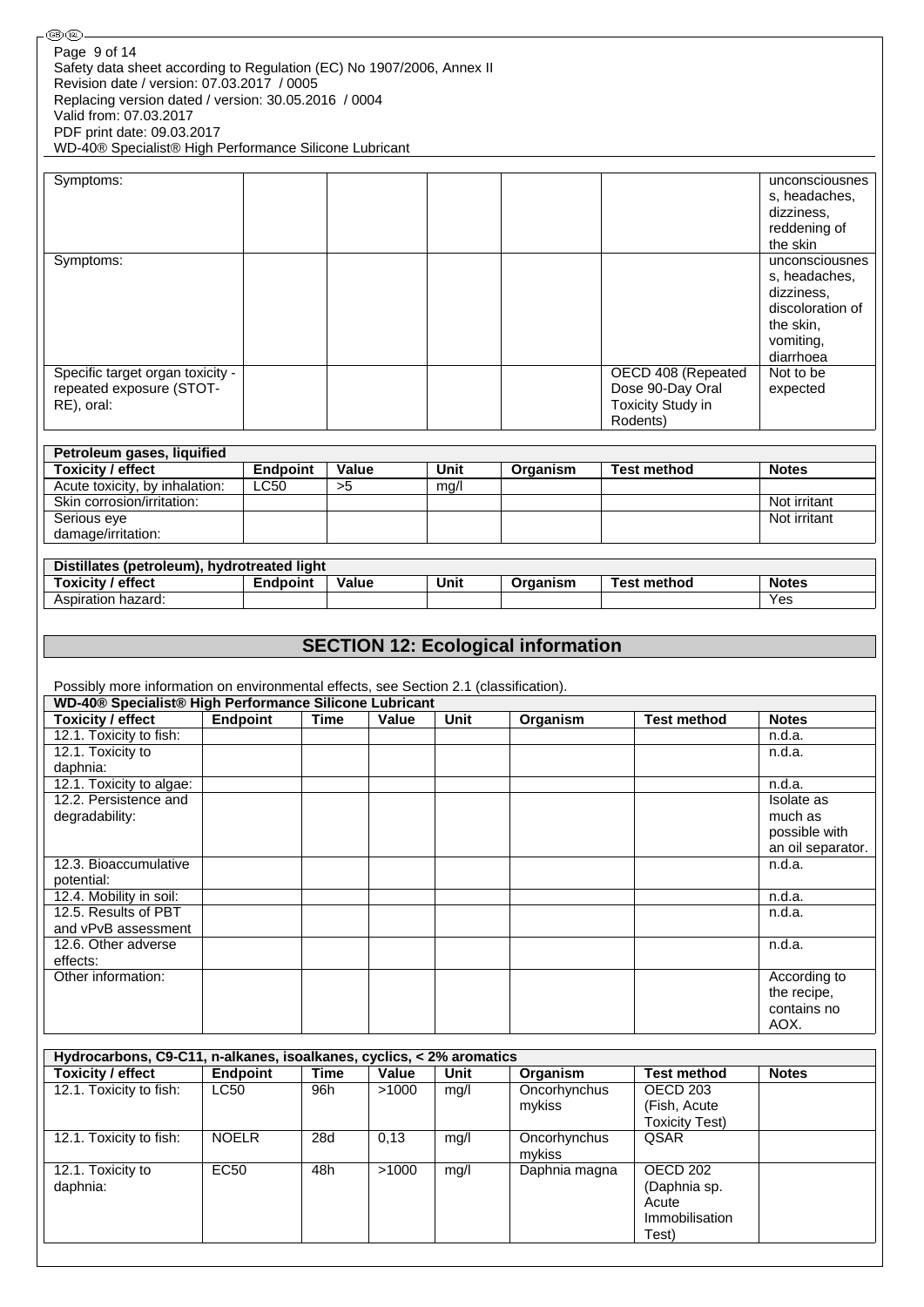| 12.1. Toxicity to<br>daphnia:               | <b>NOELR</b> | 21d | 0.23  | mg/l          | Daphnia magna                       | QSAR                                                                                     |                                           |
|---------------------------------------------|--------------|-----|-------|---------------|-------------------------------------|------------------------------------------------------------------------------------------|-------------------------------------------|
| 12.1. Toxicity to algae:                    | <b>NOELR</b> | 72h | 100   | mg/l          | Pseudokirchnerie<br>lla subcapitata | OECD <sub>201</sub><br>(Alga, Growth<br>Inhibition Test)                                 |                                           |
| 12.1. Toxicity to algae:                    | ErC50        | 72h | >1000 | mg/l          | Pseudokirchnerie<br>lla subcapitata | OECD <sub>201</sub><br>(Alga, Growth<br>Inhibition Test)                                 |                                           |
| 12.1. Toxicity to algae:                    | EbC50        | 72h | >1000 | mg/l          | Pseudokirchnerie<br>lla subcapitata | OECD <sub>201</sub><br>(Alga, Growth<br>Inhibition Test)                                 |                                           |
| 12.1. Toxicity to algae:                    | Erc50        | 72h | >1000 | mg/l          | Pseudokirchnerie<br>lla subcapitata | OECD <sub>201</sub><br>(Alga, Growth<br>Inhibition Test)                                 |                                           |
| 12.1. Toxicity to algae:                    | EbC50        | 72h | >1000 | mg/l          | Pseudokirchnerie<br>lla subcapitata | OECD <sub>201</sub><br>(Alga, Growth<br>Inhibition Test)                                 |                                           |
| 12.1. Toxicity to algae:                    | <b>NOELR</b> | 72h | 100   | mg/l          | Raphidocelis<br>subcapitata         | OECD <sub>201</sub><br>(Alga, Growth<br>Inhibition Test)                                 |                                           |
| 12.2. Persistence and<br>degradability:     |              | 28d | 80    | $\frac{0}{0}$ |                                     | <b>OECD 301 F</b><br>(Ready<br>Biodegradability -<br>Manometric<br>Respirometry<br>Test) | Readily<br>biodegradable                  |
| 12.5. Results of PBT<br>and vPvB assessment |              |     |       |               |                                     |                                                                                          | No PBT<br>substance, No<br>vPvB substance |

| Petroleum gases, liquified |                 |      |              |      |          |             |              |
|----------------------------|-----------------|------|--------------|------|----------|-------------|--------------|
| <b>Toxicity / effect</b>   | <b>Endpoint</b> | Time | <b>Value</b> | Unit | Organism | Test method | <b>Notes</b> |
| 12.3. Bioaccumulative      |                 |      |              |      |          |             | No           |
| potential:                 |                 |      |              |      |          |             |              |

## **SECTION 13: Disposal considerations**

#### **13.1 Waste treatment methods For the substance / mixture / residual amounts**

EC disposal code no.:

The waste codes are recommendations based on the scheduled use of this product.

Owing to the user's specific conditions for use and disposal, other waste codes may be

allocated under certain circumstances. (2014/955/EU)

07 06 04 other organic solvents, washing liquids and mother liquors

16 05 04 gases in pressure containers (including halons) containing hazardous substances

Recommendation:

Sewage disposal shall be discouraged.

Pay attention to local and national official regulations.

Take full aerosol cans to problem waste collection.

Take emptied aerosol cans to valuable material collection.

#### **For contaminated packing material**

Pay attention to local and national official regulations.

Recommendation:

Do not perforate, cut up or weld uncleaned container.

Recycling

15 01 04 metallic packaging

## **SECTION 14: Transport information**

**General statements** 14.1. UN number: 1950 **Transport by road/by rail (ADR/RID)** 14.2. UN proper shipping name: UN 1950 AEROSOLS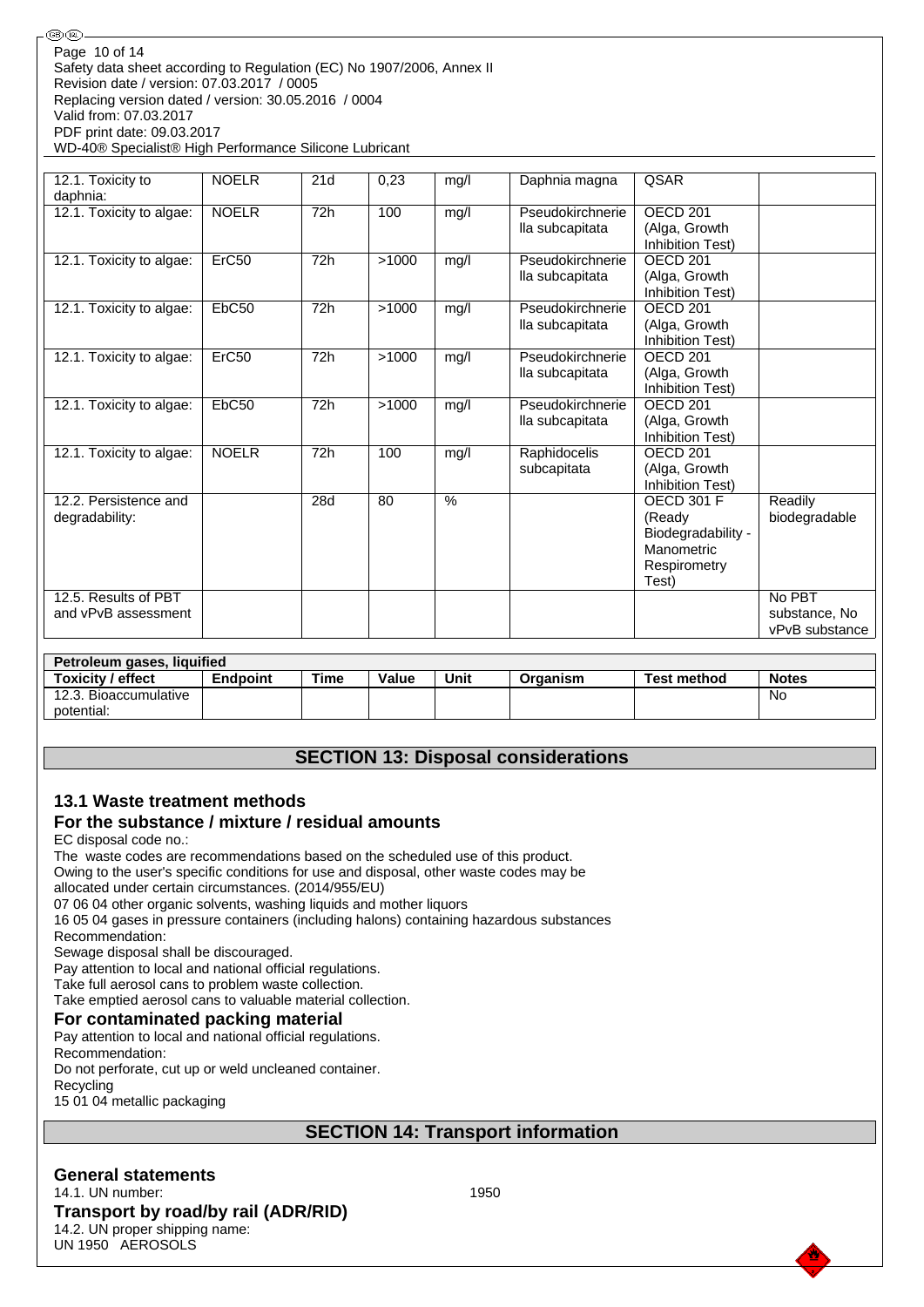| ை<br>லை                                                                                                                                    |                                                                                                           |
|--------------------------------------------------------------------------------------------------------------------------------------------|-----------------------------------------------------------------------------------------------------------|
| Page 11 of 14                                                                                                                              |                                                                                                           |
| Safety data sheet according to Regulation (EC) No 1907/2006, Annex II                                                                      |                                                                                                           |
| Revision date / version: 07.03.2017 / 0005                                                                                                 |                                                                                                           |
| Replacing version dated / version: 30.05.2016 / 0004<br>Valid from: 07.03.2017                                                             |                                                                                                           |
| PDF print date: 09.03.2017                                                                                                                 |                                                                                                           |
| WD-40® Specialist® High Performance Silicone Lubricant                                                                                     |                                                                                                           |
|                                                                                                                                            |                                                                                                           |
| 14.3. Transport hazard class(es):                                                                                                          | 2.1                                                                                                       |
| 14.4. Packing group:                                                                                                                       |                                                                                                           |
| Classification code:<br>LQ:                                                                                                                | 5F<br>1 <sub>L</sub>                                                                                      |
| 14.5. Environmental hazards:                                                                                                               | Not applicable                                                                                            |
| Tunnel restriction code:                                                                                                                   | D                                                                                                         |
| Transport by sea (IMDG-code)                                                                                                               |                                                                                                           |
| 14.2. UN proper shipping name:                                                                                                             |                                                                                                           |
| <b>AEROSOLS</b>                                                                                                                            |                                                                                                           |
| 14.3. Transport hazard class(es):                                                                                                          | 2.1                                                                                                       |
| 14.4. Packing group:                                                                                                                       |                                                                                                           |
| EmS:<br>Marine Pollutant:                                                                                                                  | $F-D$ , S-U<br>n.a                                                                                        |
| 14.5. Environmental hazards:                                                                                                               | Not applicable                                                                                            |
| <b>Transport by air (IATA)</b>                                                                                                             |                                                                                                           |
| 14.2. UN proper shipping name:                                                                                                             |                                                                                                           |
| Aerosols, flammable                                                                                                                        |                                                                                                           |
| 14.3. Transport hazard class(es):                                                                                                          | 2.1                                                                                                       |
| 14.4. Packing group:                                                                                                                       |                                                                                                           |
| 14.5. Environmental hazards:                                                                                                               | Not applicable                                                                                            |
| 14.6. Special precautions for user                                                                                                         |                                                                                                           |
| Persons employed in transporting dangerous goods must be trained.<br>All persons involved in transporting must observe safety regulations. |                                                                                                           |
| Precautions must be taken to prevent damage.                                                                                               |                                                                                                           |
| 14.7. Transport in bulk according to Annex II of MARPOL and the IBC Code                                                                   |                                                                                                           |
| Freighted as packaged goods rather than in bulk, therefore not applicable.                                                                 |                                                                                                           |
| Minimum amount regulations have not been taken into account.                                                                               |                                                                                                           |
|                                                                                                                                            |                                                                                                           |
| Danger code and packing code on request.                                                                                                   |                                                                                                           |
| Comply with special provisions.                                                                                                            |                                                                                                           |
|                                                                                                                                            |                                                                                                           |
|                                                                                                                                            | <b>SECTION 15: Regulatory information</b>                                                                 |
|                                                                                                                                            |                                                                                                           |
|                                                                                                                                            | 15.1 Safety, health and environmental regulations/legislation specific for the substance or mixture       |
| Observe restrictions:<br>Comply with trade association/occupational health regulations.                                                    |                                                                                                           |
|                                                                                                                                            |                                                                                                           |
| Directive 2010/75/EU (VOC):                                                                                                                | $~1$ 92 %                                                                                                 |
|                                                                                                                                            |                                                                                                           |
| Observe incident regulations.                                                                                                              |                                                                                                           |
|                                                                                                                                            |                                                                                                           |
| Observe youth employment law (German regulation).                                                                                          |                                                                                                           |
| 15.2 Chemical safety assessment                                                                                                            |                                                                                                           |
| A chemical safety assessment is not provided for mixtures.                                                                                 |                                                                                                           |
|                                                                                                                                            |                                                                                                           |
|                                                                                                                                            | <b>SECTION 16: Other information</b>                                                                      |
|                                                                                                                                            |                                                                                                           |
| EU F0052<br>Revised sections:                                                                                                              |                                                                                                           |
| These details refer to the product as it is delivered.                                                                                     | 2, 3, 8, 11, 12, 13                                                                                       |
| Employee instruction/training in handling hazardous materials is required.                                                                 |                                                                                                           |
| Employee training in handling dangerous goods is required.                                                                                 |                                                                                                           |
|                                                                                                                                            |                                                                                                           |
|                                                                                                                                            | Classification and processes used to derive the classification of the mixture in accordance with          |
| the ordinance (EG) 1272/2008 (CLP):                                                                                                        |                                                                                                           |
|                                                                                                                                            |                                                                                                           |
| <b>Classification in accordance with regulation</b>                                                                                        | <b>Evaluation method used</b>                                                                             |
| (EC) No. 1272/2008 (CLP)                                                                                                                   |                                                                                                           |
| <b>STOT SE 3, H336</b>                                                                                                                     | Classification according to calculation procedure.                                                        |
| Aerosol 1, H222                                                                                                                            | Classification according to calculation procedure.                                                        |
| Asp. Tox. 1, H304<br>Aerosol 1, H229                                                                                                       | Classification according to calculation procedure.<br>Classification based on the form or physical state. |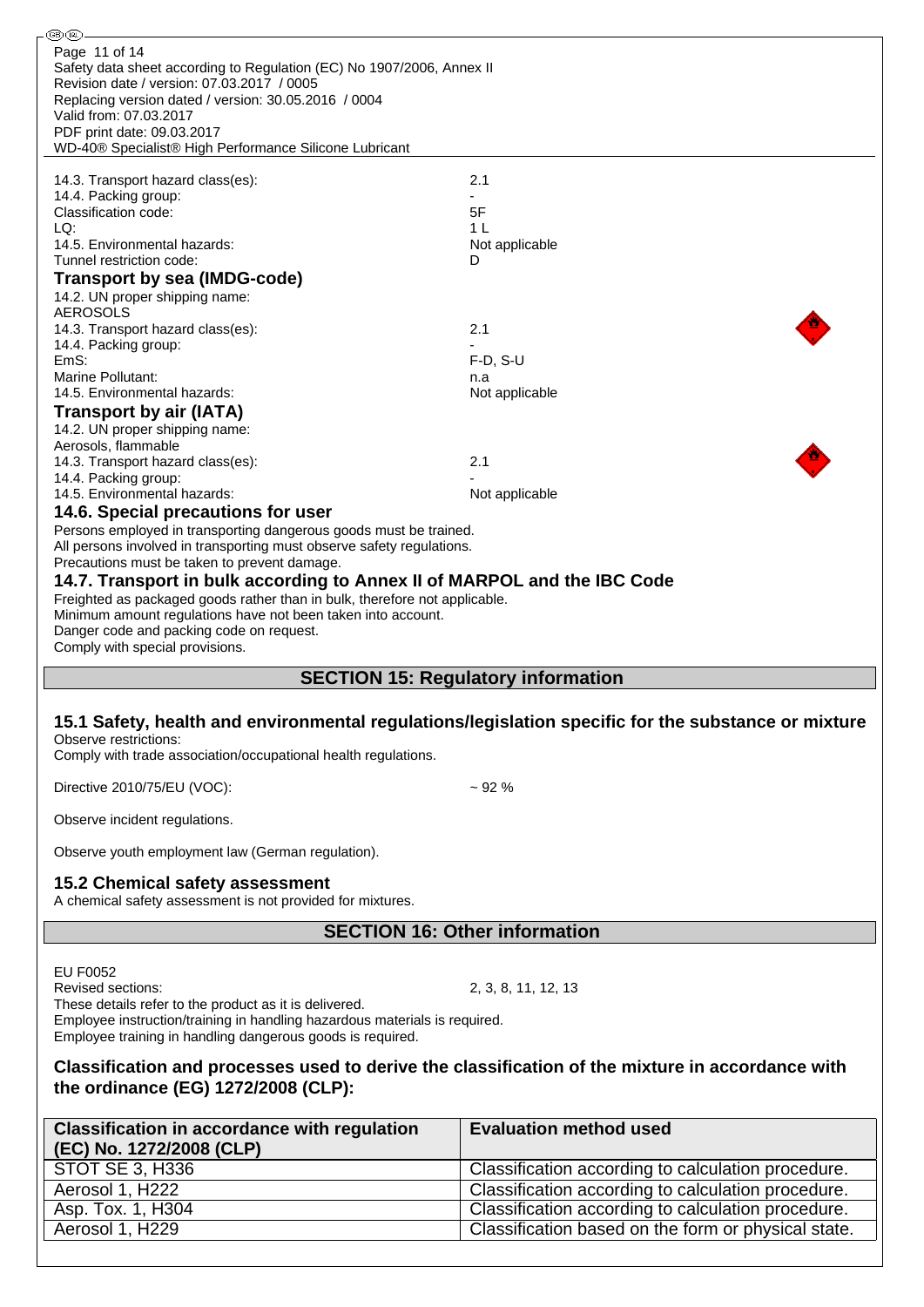Safety data sheet according to Regulation (EC) No 1907/2006, Annex II Revision date / version: 07.03.2017 / 0005 Replacing version dated / version: 30.05.2016 / 0004 Valid from: 07.03.2017 PDF print date: 09.03.2017 WD-40® Specialist® High Performance Silicone Lubricant Page 12 of 14

®0බ

The following phrases represent the posted Hazard Class and Risk Category Code (GHS/CLP) of the product and the constituents (specified in Section 2 and 3). H226 Flammable liquid and vapour. H304 May be fatal if swallowed and enters airways. H336 May cause drowsiness or dizziness. H220 Extremely flammable gas.

STOT SE — Specific target organ toxicity - single exposure - narcotic effects Aerosol — Aerosols Asp. Tox. — Aspiration hazard Flam. Liq. — Flammable liquid Flam. Gas — Flammable gases (including chemically unstable gases)

#### **Any abbreviations and acronyms used in this document:**

AC Article Categories acc., acc. to according, according to ACGIHAmerican Conference of Governmental Industrial Hygienists ADR Accord européen relatif au transport international des marchandises Dangereuses par Route (= European Agreement concerning the International Carriage of Dangerous Goods by Road) AOEL Acceptable Operator Exposure Level AOX Adsorbable organic halogen compounds approx. approximately Art., Art. no. Article number ATE Acute Toxicity Estimate according to Regulation (EC) 1272/2008 (CLP) BAM Bundesanstalt für Materialforschung und -prüfung (Federal Institute for Materials Research and Testing, Germany) BAuA Bundesanstalt für Arbeitsschutz und Arbeitsmedizin (= Federal Institute for Occupational Health and Safety, Germany) BCF Bioconcentration factor BGV Berufsgenossenschaftliche Vorschrift (= Accident Prevention Regulation) BHT Butylhydroxytoluol (= 2,6-Di-t-butyl-4-methyl-phenol) BMGV Biological monitoring guidance value (EH40, UK) BOD Biochemical oxygen demand BSEF Bromine Science and Environmental Forum bw body weight CAS Chemical Abstracts Service CEC Coordinating European Council for the Development of Performance Tests for Fuels, Lubricants and Other Fluids CESIO Comité Européen des Agents de Surface et de leurs Intermédiaires Organiques CIPAC Collaborative International Pesticides Analytical Council CLP Classification, Labelling and Packaging (REGULATION (EC) No 1272/2008 on classification, labelling and packaging of substances and mixtures) CMR carcinogenic, mutagenic, reproductive toxic COD Chemical oxygen demand CTFA Cosmetic, Toiletry, and Fragrance Association DMEL Derived Minimum Effect Level DNEL Derived No Effect Level DOC Dissolved organic carbon DT50 Dwell Time - 50% reduction of start concentration DVS Deutscher Verband für Schweißen und verwandte Verfahren e.V. (= German Association for Welding and Allied Processes) dw dry weight e.g. for example (abbreviation of Latin 'exempli gratia'), for instance EC European Community ECHA European Chemicals Agency EEA European Economic Area EEC European Economic Community EINECS European Inventory of Existing Commercial Chemical Substances ELINCS European List of Notified Chemical Substances EN European Norms EPA United States Environmental Protection Agency (United States of America) ERC Environmental Release Categories ES Exposure scenario etc. et cetera EU European Union EWC European Waste Catalogue Fax. Fax number gen. general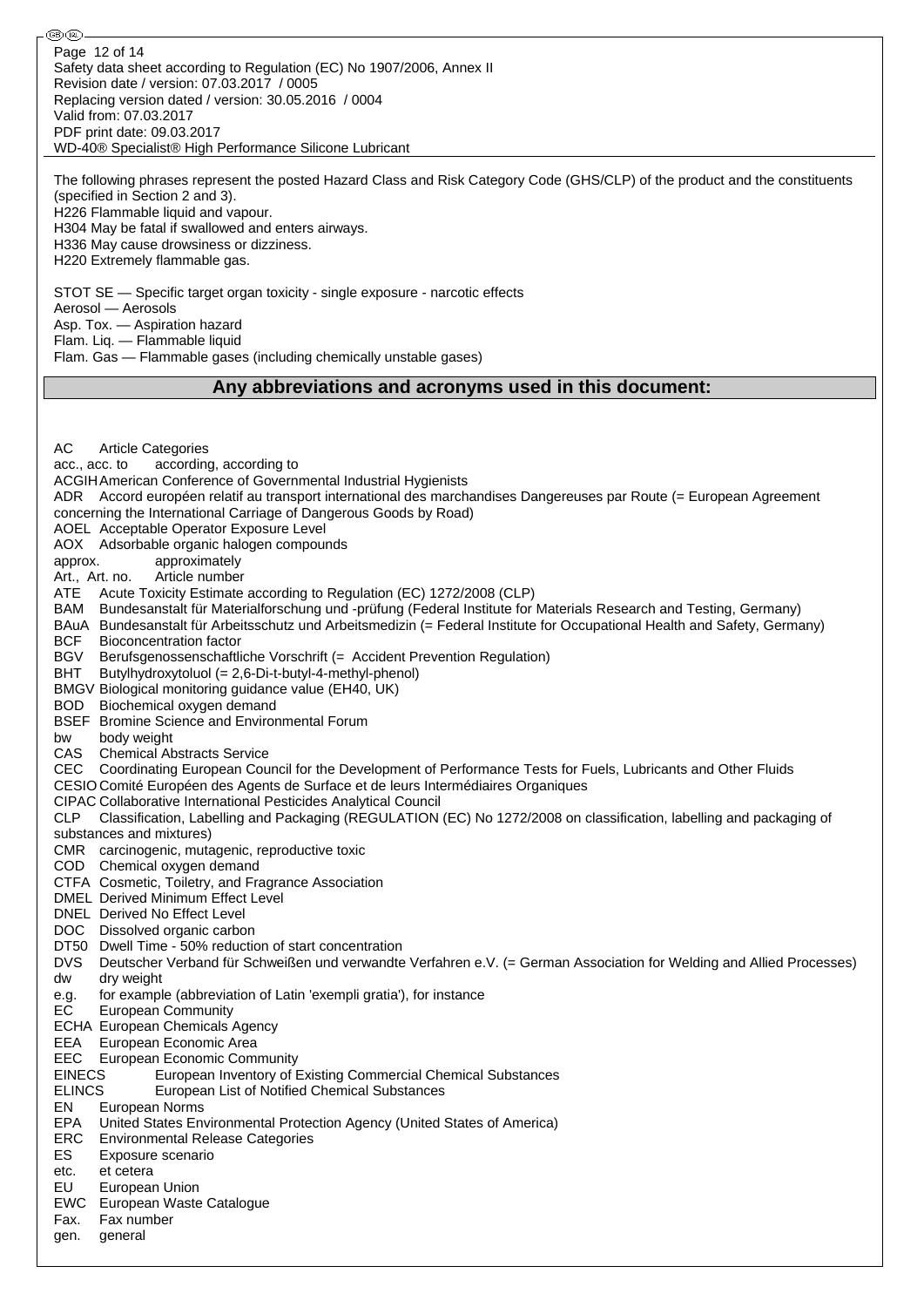⊛® Page 13 of 14Safety data sheet according to Regulation (EC) No 1907/2006, Annex II Revision date / version: 07.03.2017 / 0005 Replacing version dated / version: 30.05.2016 / 0004 Valid from: 07.03.2017 PDF print date: 09.03.2017 WD-40® Specialist® High Performance Silicone Lubricant GHS Globally Harmonized System of Classification and Labelling of Chemicals GWP Global warming potential HET-CAM Hen's Egg Test - Chorionallantoic Membrane HGWP Halocarbon Global Warming Potential IARC International Agency for Research on Cancer IATA International Air Transport Association IBC Intermediate Bulk Container IBC (Code) International Bulk Chemical (Code) IC Inhibitory concentration IMDG-code International Maritime Code for Dangerous Goods incl. including, inclusive IUCLIDInternational Uniform ChemicaL Information Database LC lethal concentration LC50 lethal concentration 50 percent kill LCLo lowest published lethal concentration LD Lethal Dose of a chemical LD50 Lethal Dose, 50% kill LDLo Lethal Dose Low LOAELLowest Observed Adverse Effect Level LOEC Lowest Observed Effect Concentration LOEL Lowest Observed Effect Level LQ Limited Quantities MARPOL International Convention for the Prevention of Marine Pollution from Ships n.a. not applicable n.av. not available n.c. not checked n.d.a. no data available NIOSHNational Institute of Occupational Safety and Health (United States of America) NOAEC No Observed Adverse Effective Concentration NOAEL No Observed Adverse Effect Level NOEC No Observed Effect Concentration NOEL No Observed Effect Level ODP Ozone Depletion Potential OECD Organisation for Economic Co-operation and Development org. organic<br>PAH polycycl polycyclic aromatic hydrocarbon PBT persistent, bioaccumulative and toxic PC Chemical product category PE Polyethylene PNEC Predicted No Effect Concentration POCP Photochemical ozone creation potential ppm parts per million PROC Process category PTFE Polytetrafluorethylene REACH Registration, Evaluation, Authorisation and Restriction of Chemicals (REGULATION (EC) No 1907/2006 concerning the Registration, Evaluation, Authorisation and Restriction of Chemicals) REACH-IT List-No. 9xx-xxx-x No. is automatically assigned, e.g. to pre-registrations without a CAS No. or other numerical identifier. List Numbers do not have any legal significance, rather they are purely technical identifiers for processing a submission via REACH-IT. RID Règlement concernant le transport International ferroviaire de marchandises Dangereuses (= Regulation concerning the International Carriage of Dangerous Goods by Rail) SADT Self-Accelerating Decomposition Temperature SAR Structure Activity Relationship SU Sector of use SVHC Substances of Very High Concern Tel. Telephone ThOD Theoretical oxygen demand TOC Total organic carbon TRGS Technische Regeln für Gefahrstoffe (=Technical Regulations for Hazardous Substances) UN RTDG United Nations Recommendations on the Transport of Dangerous Goods VbF Verordnung über brennbare Flüssigkeiten (= Regulation for flammable liquids (Austria)) VOC Volatile organic compounds vPvB very persistent and very bioaccumulative WEL-TWA, WEL-STEL WEL-TWA = Workplace Exposure Limit - Long-term exposure limit (8-hour TWA (= time weighted average) reference period), WEL-STEL = Workplace Exposure Limit - Short-term exposure limit (15-minute reference period) (EH40, UK). WHO World Health Organization